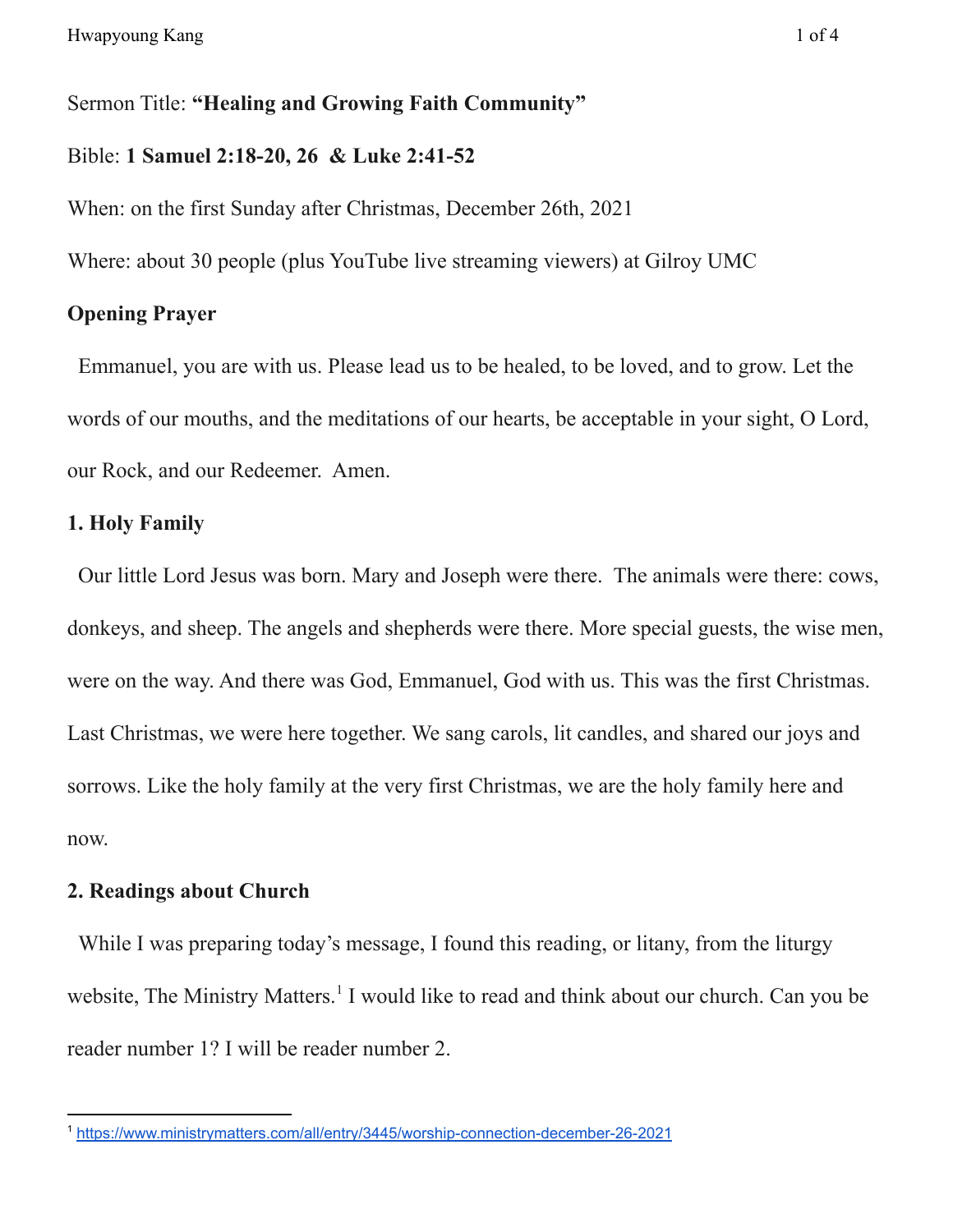Reader 1: I like going to church. It's the place where God is. It's the place where people are nice to each other. I like the music; the preaching; the worship; the fellowship, and even the coffee hour after church. I like church!

Reader 2: Are you nuts? Those people are only pretending to be nice to get in God's good graces. Just look at how they behave outside the church building. At work they lie, cheat and steal. They are abusive to each other and to the creation. They don't care about others, but only about what they can get for themselves. I wouldn't set foot in church with those hypocrites!

Reader 1: Wow! I'm sorry you feel that way. My experience is a little different, I guess. I need to be in church, in the place where people gather. These people are not "holier than thou;" they struggle and fall short. But they keep on trying; they keep asking God to help them be better. And it's reflected in all that they do. In our worship, we know that God is with us, working with imperfect people; helping us to grow. We know that God continually forgives those who sincerely seek forgiveness and who want to be better people. Here, we are trying to live as God would have us live. Sometimes we do it better than at other times. Reader 2: Yeah, but what about how these folks live outside the church? How are they any different from the rest of us? Don't they fail? Don't they fear and do some things wrong? Reader 1: Of course, we fail, we fear, and we do some things wrong. The church isn't a hotel for saints you know. It's more like a hospital for "sinners", people who know that they stand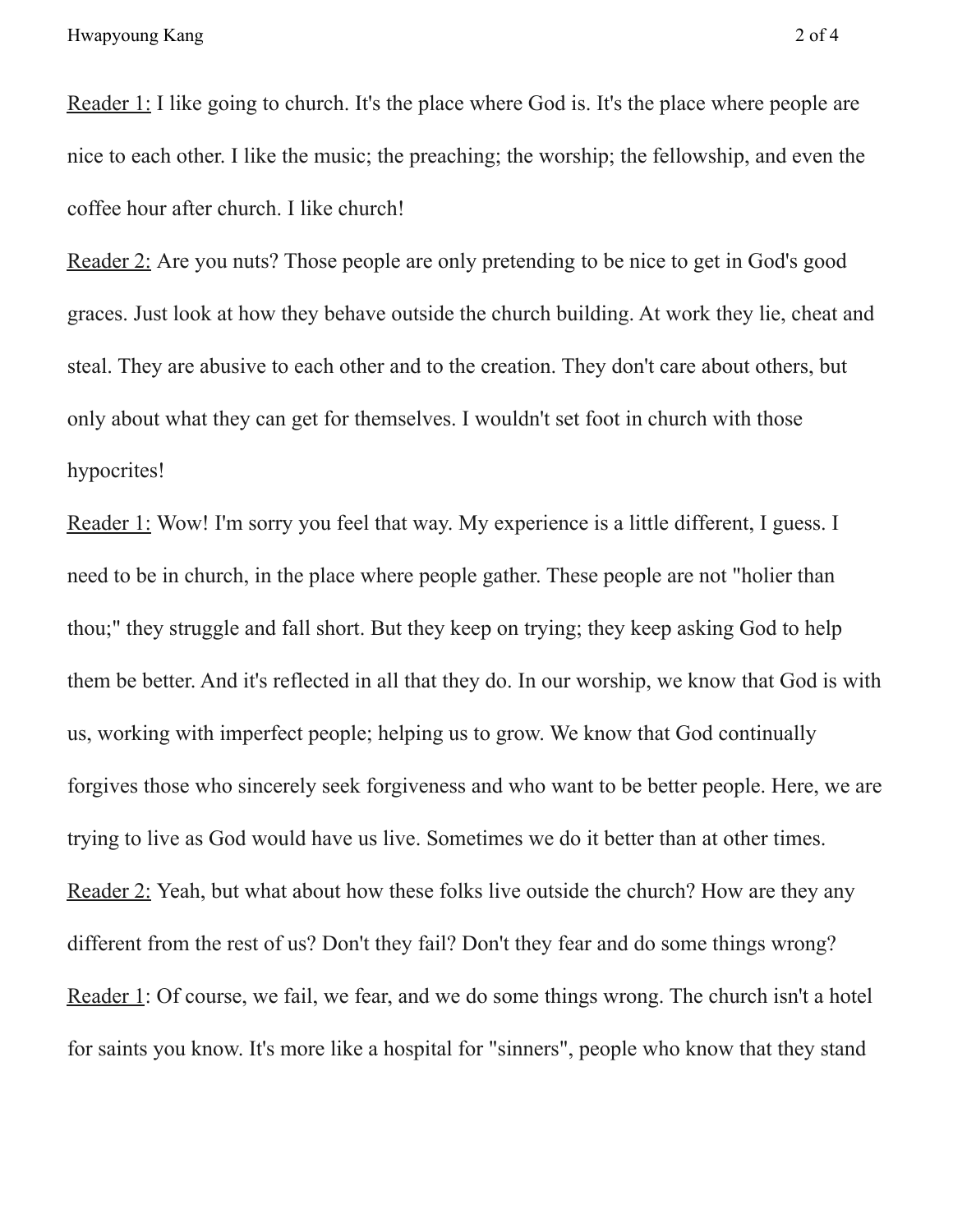in continual need of God's love and forgiveness. It is here that we again learn how to live out our faith a little better. What is it that you are looking for?

Reader 2: I don't know. I guess that I thought the church should be a place where people were perfect; where they didn't fear or fail; where they understood all that God wants from the people. I was looking more at people in judgment; than at God in love. I need to rethink this. Church and worship are like "refueling stations"? I mean, it's where people can go to receive hope and forgiveness; and get ready for the time ahead, right?

Reader 1: I think you're on the right track. It's an opportunity for each of us to be present to each other in forgiveness, love, and peace; to learn the great lessons of Jesus which will help us to be people of hope in this world. It's a growing place; a forgiving place; a love-your-neighbor place; a place of hope and encouragement. At least, that's what it is for me. And I love coming to church!

## **3. Healing and Growing**

Today's scripture readings are about two boys, Samuel and Jesus. I can see that there was love, healing, and growth. What does the church look like to you? And how do you experience our church? Is there healing? Is there growth? I do not think that our church is the perfect place. I am so sorry, but it is true. We are not perfect. But I can say that our church has God's love and grace. Because we are not perfect, we need God, who is love. We come to the Lord day by day. Then, we can be healed, we can be loved, we can be forgiven. And we can grow. That's why I still have a hope for our church. How about you? Do you see hope in